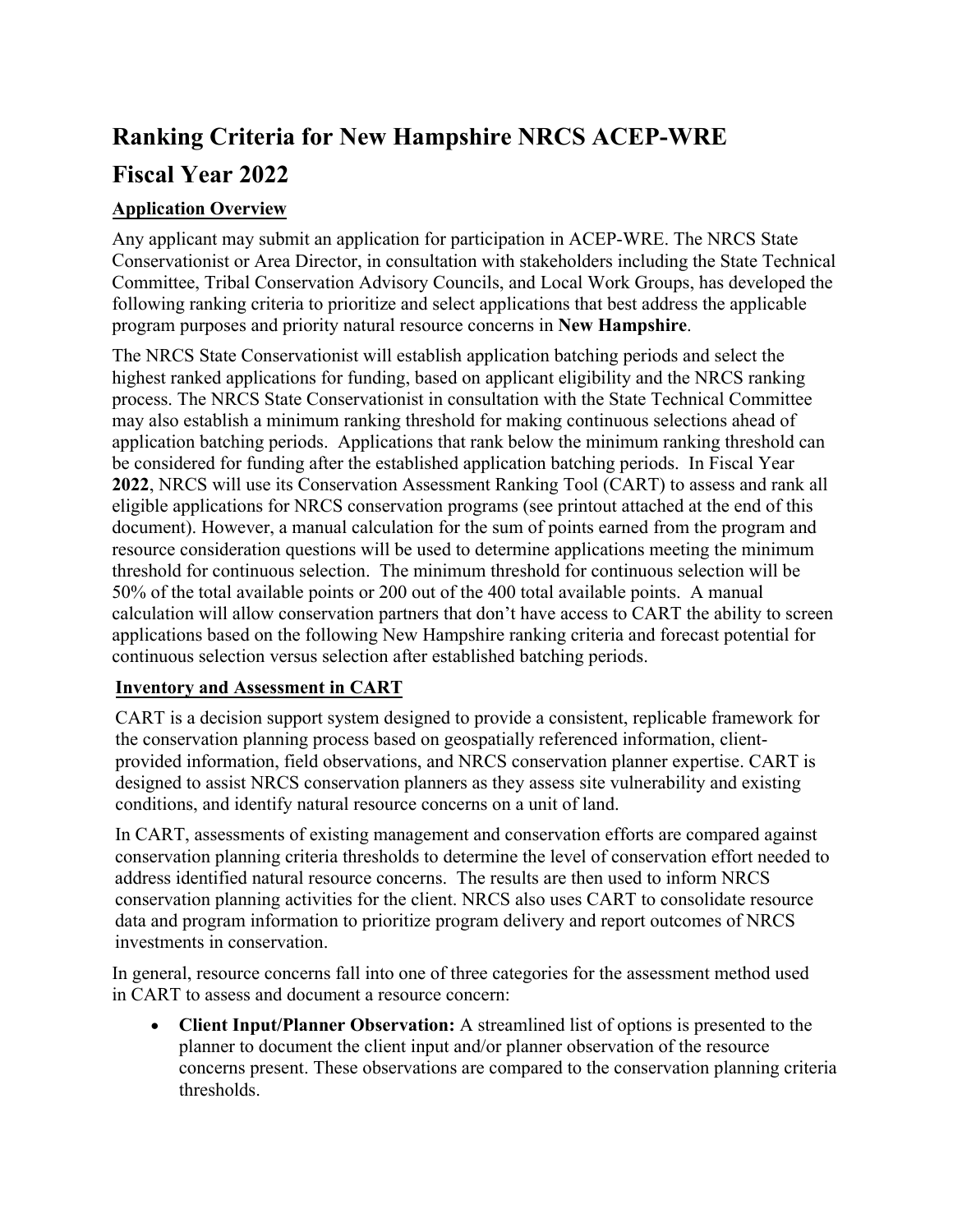- **Procedural/Deductive:** A large group of resource concerns fall into this category and are assessed using a resource concern-specific tool or a list of inventory-like criteria. Due to variability in State tools, assessment questions and answers will be broad in nature to allow States to more carefully align them with State conditions.
- **Predictive:** The remaining resource concerns are assessed using a predictive interactive model simulation. The CART systems attempt to replicate the outcomes related to the assessment threshold being met or not compared to the model outputs.

After identifying resource concerns and describing existing conditions, planned conservation practices and activities can be added to the existing condition to determine the state of the proposed management system. Supporting practices that are needed to support primary conservation practices and activities are also identified, but do not add conservation management points to the total.

If the client is interested in financial assistance through an NRCS conservation program, the inventory and assessment information, along with client decisions related to conservation practice adoption, are directly and consistently transferred from the assessment portion of CART to the ranking portion of CART. Based on the transferred assessment information and the conservation practices proposed for implementation, CART identifies the appropriate program ranking pool(s).

#### **Ranking in CART**

In general, NRCS program ranking criteria uses the following guiding principles:

- Degree of cost-effectiveness of the proposed conservation practices and activities;
- The level of performance of proposed conservation practices and activities;
- Treatment of multiple resource concerns or national priority resource concerns;
- Magnitude of the environmental benefits resulting from the treatment of resource concerns
	- reflecting the level of performance of proposed conservation practices and activities; and
- Compliance with Federal, State, local or tribal regulatory requirements with regards to natural resources.

CART uses a set of National Ranking Templates developed for each NRCS program and initiative. The National Ranking Templates contain four parameters that are customized for each program to reflect the national level ranking criteria. The four parameters are:

- 1. **Land Uses** NRCS has developed land use designations to be used by planners and modelers at the field and landscape level. Land use modifiers more accurately define the land's actual use and provide another level of specificity and help denote how the land is managed. Land use designations and modifiers are defined in Title 180, National Planning Procedures Handbook, Part 600.
- 2. **Resource Concerns**  An expected degradation of the soil, water, air, plant, or animal resource base to the extent that the sustainability or intended use of the resource is impaired. Because NRCS quantifies or describes resource concerns as part of a comprehensive conservation planning process, that includes client objectives, human and energy resources are considered components of the resource base.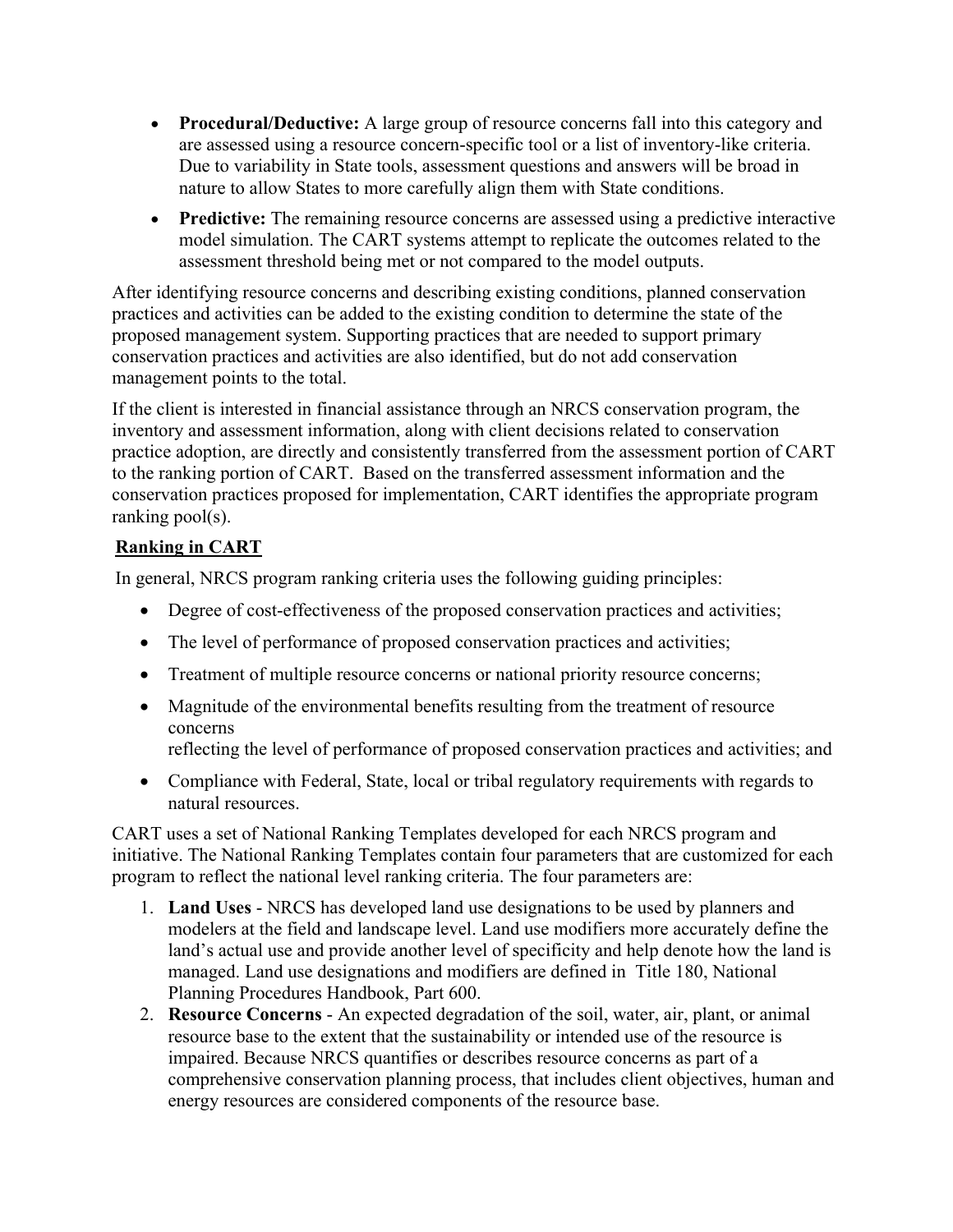- 3. **Practices** A specific treatment used to address resource concerns, such as structural or vegetative measures, or management techniques, which are planned and implemented in accordance with applicable standards and specifications.
- 4. **Ranking Component Weights** A set of five components comprise the ranking score for an individual land-based assessment. The five components are:
	- a. **Vulnerability**  Site vulnerability is determined by subtracting the existing condition and existing practice scores from the thresholds. This score is weighted by ranking pool to address the resource concerns prioritized by that ranking pool.
	- b. **Planned Practice Effects** The planned practice effect score is based on the sum of the planned practice on that land unit which addresses the resource concern. This score is weighted by ranking pool to address the resource concerns prioritized by that ranking pool.
	- c. **Resource Priorities** National and State resource priorities are established to address the most critical land and resource considerations and are based on NRCS national and State priorities identified with input from National, State, and local stakeholders.
	- d. **Program Priorities** National and State program priorities are established to maximize program effectiveness and advance program purposes and are based on NRCS national and State priorities identified with input from National, State, and local stakeholders.
	- e. **Cost Efficiency** Summation of 'Planned Practice Points' divided by the log of the 'Average Practice Cost'.

NOTE: The points for vulnerability, planned practice effects, and cost efficiency are garnered from the assessment portion of CART.

**New Hampshire** created State-specific ranking pools within the above-described National Ranking Template parameters. The State ranking pools contain a set of questions that are divided into the following sections – applicability, category, program questions, and resource questions. Ranking pool customization allows States to focus funding on priority resource concerns and initiatives identified at the State level with input from NRCS stakeholders. Each eligible application may be considered for funding in all applicable ranking pools by program.

#### **NRCS Resource Concerns**

The following table lists the 47 Resource Concerns NRCS uses during the Conservation Planning process.

| <b>Categories</b> | <b>NRCS Resource Concerns</b>                                          |
|-------------------|------------------------------------------------------------------------|
|                   | 1. Sheet and rill erosion                                              |
|                   | 2. Wind erosion                                                        |
|                   | 3. Ephemeral gully erosion                                             |
|                   | 4. Classic gully erosion                                               |
|                   | 5. Bank erosion from streams, shorelines, or water conveyance channels |
| <b>Soil</b>       | 6. Subsidence                                                          |
|                   | 7. Compaction                                                          |
|                   | 8. Organic matter depletion                                            |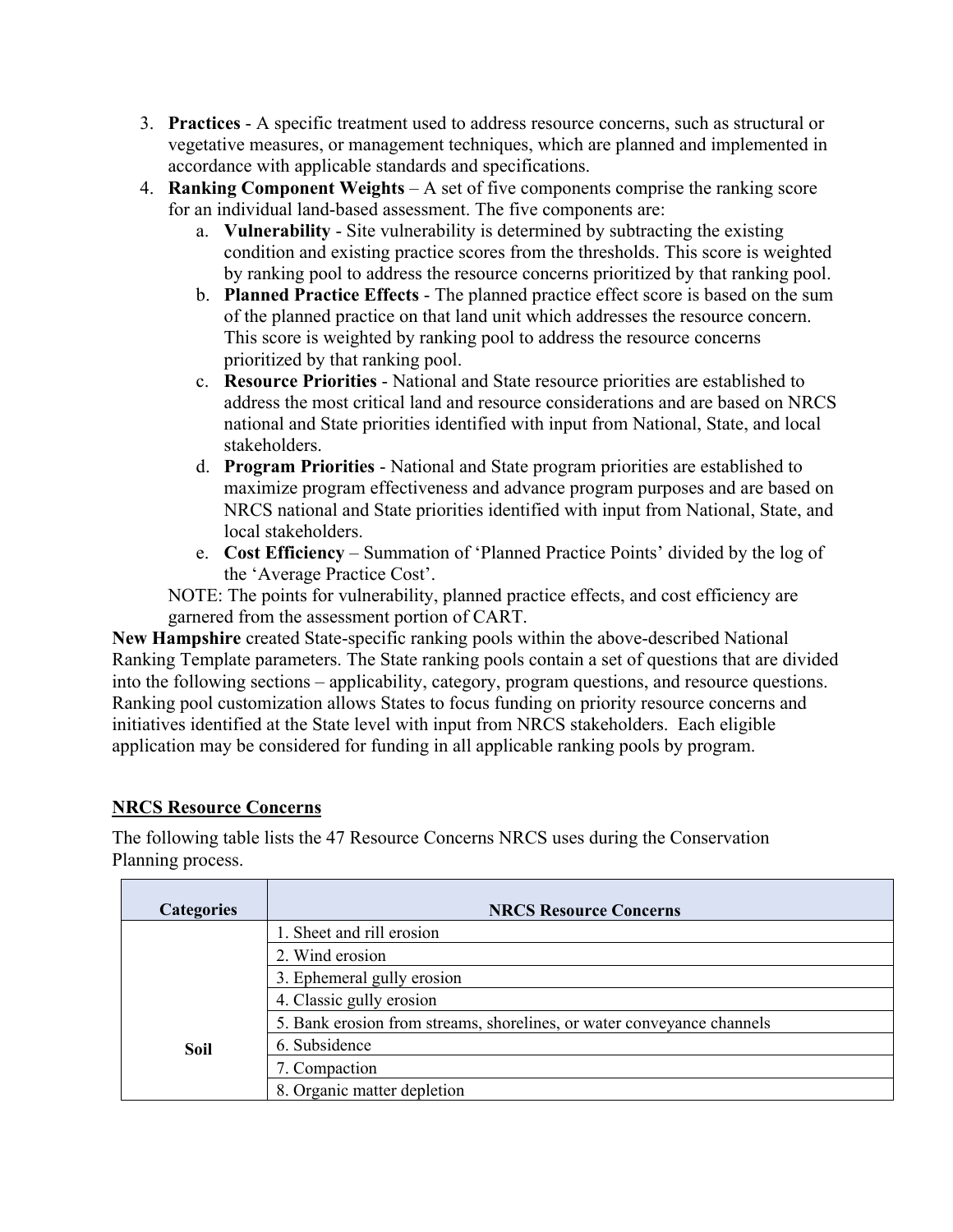|                | 9. Concentration of salts or other chemicals                                   |
|----------------|--------------------------------------------------------------------------------|
|                | 10. Soil organism habitat loss or degradation                                  |
|                | 11. Aggregate instability                                                      |
|                | 12. Ponding and flooding                                                       |
|                | 13. Seasonal high-water table                                                  |
|                | 14. Seeps                                                                      |
|                | 15. Drifted snow                                                               |
|                | 16. Surface water depletion                                                    |
|                | 17. Groundwater depletion                                                      |
|                | 18. Naturally available moisture use                                           |
|                | 19. Inefficient irrigation water use                                           |
|                | 20. Nutrients transported to surface water                                     |
|                | 21. Nutrients transported to groundwater                                       |
| Water          | 22. Pesticides transported to surface water                                    |
|                | 23. Pesticides transported to groundwater                                      |
|                | 24. Pathogens and chemicals from manure, biosolids, or compost applications    |
|                | transported to surface water                                                   |
|                | 25. Pathogens and chemicals from manure, biosolids, or compost applications    |
|                | transported to groundwater                                                     |
|                | 26. Salts transported to surface water                                         |
|                | 27. Salts transported to groundwater                                           |
|                | 28. Petroleum, heavy metals, and other pollutants transported to surface water |
|                | 29. Petroleum, heavy metals, and other pollutants transported to groundwater   |
|                | 30. Sediment transported to surface water                                      |
|                | 31. Elevated water temperature                                                 |
|                | 32. Emissions of particulate matter (PM) and PM precursors                     |
|                | 33. Emissions of greenhouse gasses (GHGs)                                      |
| Air            | 34. Emissions of ozone precursors                                              |
|                | 35. Objectionable odors                                                        |
|                | 36. Emissions of airborne reactive nitrogen                                    |
|                | 37. Plant productivity and health                                              |
| <b>Plants</b>  | 38. Plant structure and composition                                            |
|                | 39. Plant pest pressure                                                        |
|                | 40. Wildfire hazard from biomass accumulation                                  |
|                | 41. Terrestrial habitat for wildlife and invertebrates                         |
|                | 42. Aquatic habitat for fish and other organisms                               |
| <b>Animals</b> | 43. Feed and forage imbalance                                                  |
|                | 44. Inadequate livestock shelter                                               |
|                | 45. Inadequate livestock water quantity, quality and distribution              |
| <b>Energy</b>  | 46. Energy efficiency of equipment and facilities                              |
|                | 47. Energy efficiency of farming/ranching practices and field operations       |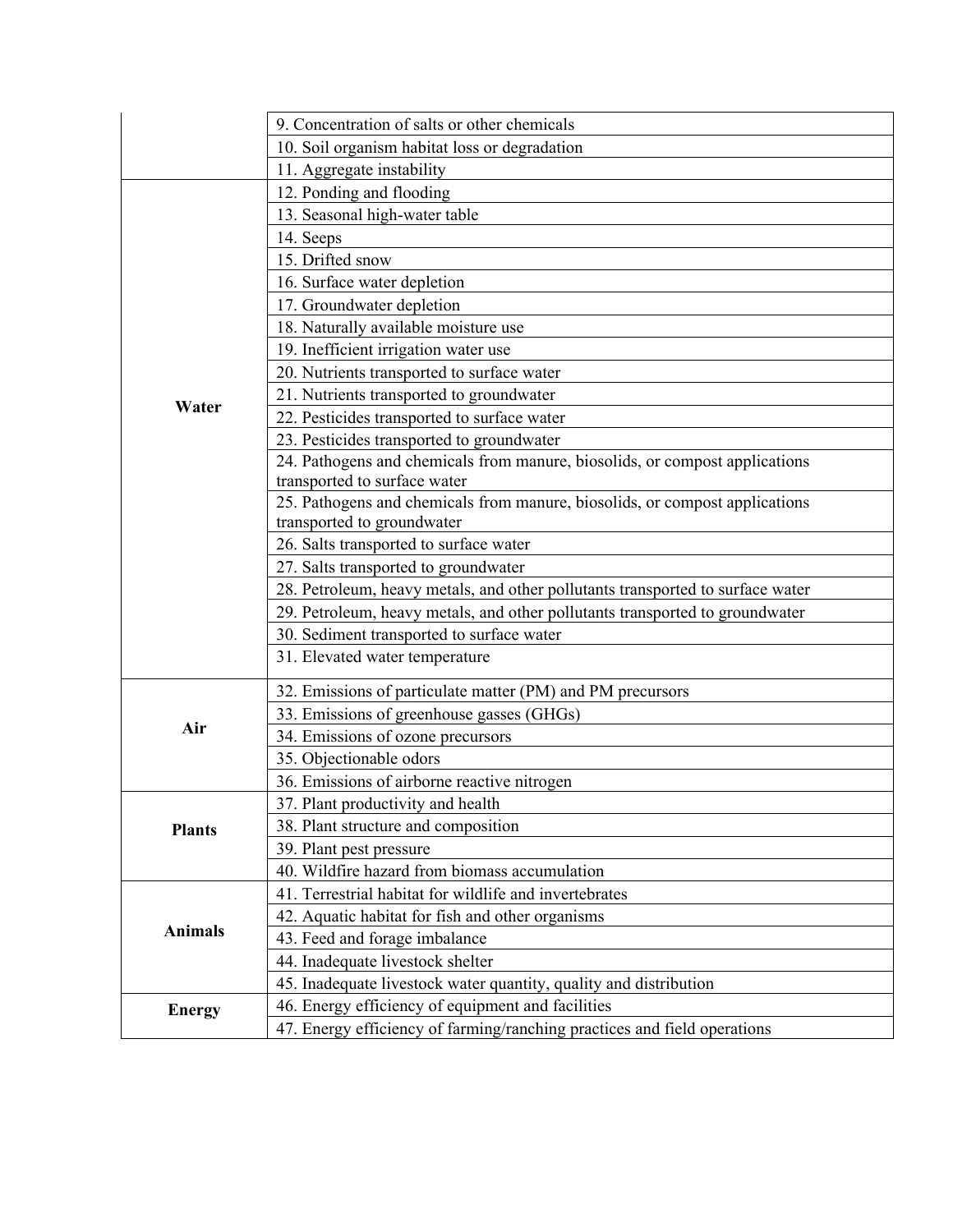#### **New Hampshire FY2022 ACEP‐WRE Ranking Criteria**

*Points for ranking questions in the program priority and resource priority sections cannot exceed a total of 400 points. National ranking requirements are noted in italics for each question below.*

#### **Program Questions – 100 points available.**

1) Cost effectiveness to realize resource benefits

Estimated Restoration Cost \$/Acre:  $$0-25,000 = 15 \text{ pts}$  $$25,001 - $100,000 = 10$  pts  $>$ \$100,000 = 5 pts

*Cost effectiveness of enrolling the land to maximize the environmental benefits per dollar expended, applications that have a lower cost per environmental benefit ratio will receive higher rankings.*  Addresses cost effectiveness to realize resource benefits where purchase price may not be known for time of ranking.

2) The landowner and/or another person or entity is offering to contribute to the easement to leverage Federal funds. Financial contributions provide at least 25% of the easement purchase and restoration costs determined by NRCS.

Yes = 10 points No = 0 points

*Financial contributions for anything other than landowner donations require an MOU agreement to provide NRCS financial control.* Reduced available points from prior years to emphasize program priorities for wetland habitats in other questions.

3) Extent to which program purposes would be achieved on the offered land. Select all that apply.

a. Habitat protection for wetland dependent endangered, threatened species or at‐risk species of concern. Documentation required such as NHB data layer, other applicable GIS data layer, or field observation by NRCS or another qualified professional. Yes = 25 pts b. Protection and improvement of water quality and groundwater recharge. Preliminary restoration plan contains practices that will address water quality resource concerns or land offered for enrollment is located within a within a Source Water Priority Watershed. Yes = 15 pts c. Attenuation of floodwater. Offered area is located within a FEMA Flood Hazard Zone or contains an NHD mapped Water Body or a beaver impoundment that provides flood storage function and value. Yes = 10 pts Maximum points for meeting all criteria 3a‐c = 50 points None of the above = 0 points

Extent to which ACEP-WRE purposes would be achieved on the offered land. Capacity of the wetland to *improve water quality, water quantity benefits through increased water storage in the soil profile or through groundwater recharge Attenuation of floodwater flows and carbon sequestration.*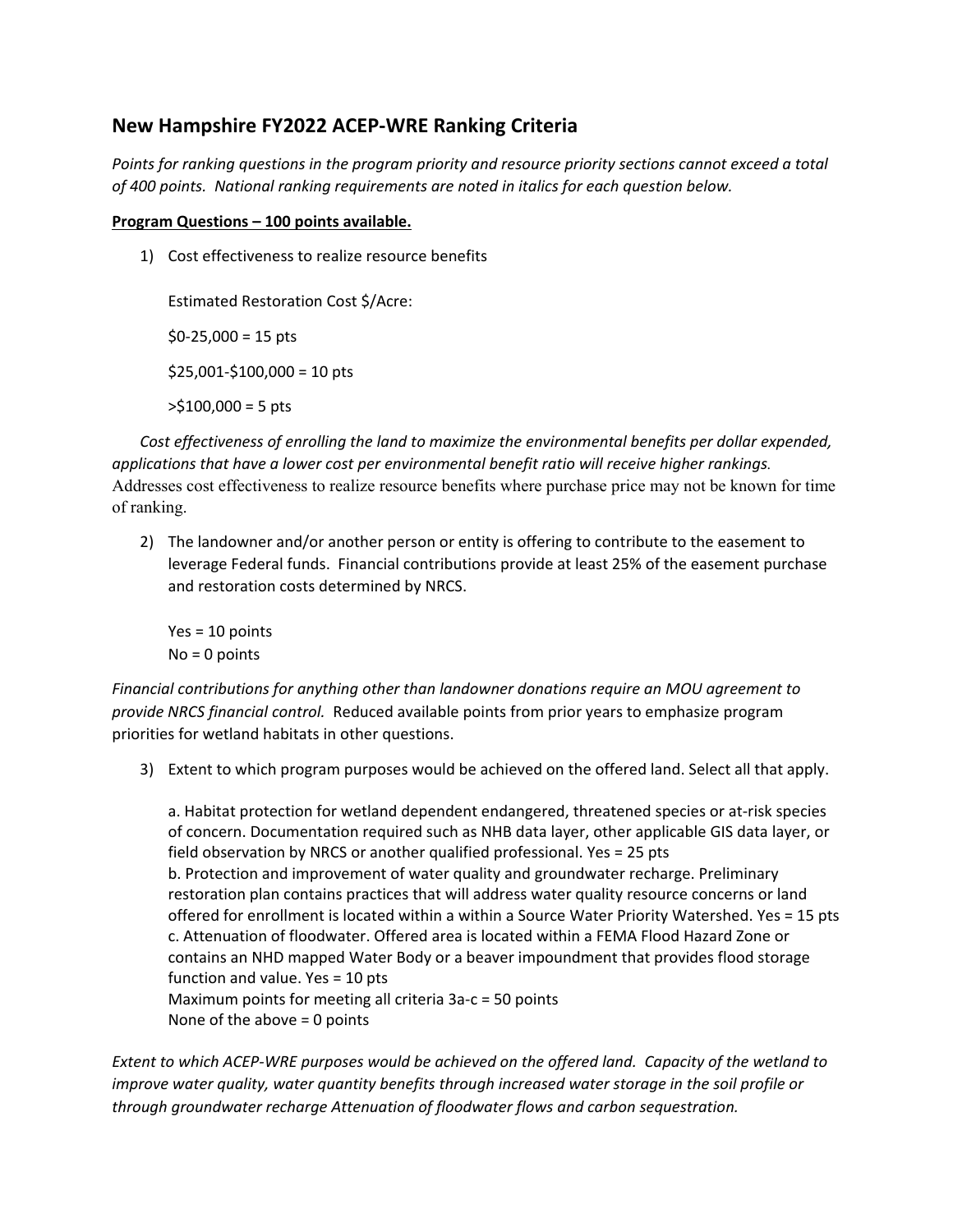- 4) The offered area contains the following percent of somewhat poorly to very poorly drained soils:
	- >50% = 25pts  $20 - 50\% = 10$  pts 10‐20% = 5 pts  $<$ 10% = 0 pts

*Question required to address the productivity of the offered land.* Emphasis is on protection of parcels with a greater percentage of wetland complexes.

#### **Resource Questions – 300 total points available, half of which must be derived from Hydrology Restoration Potential Question #8**

- 1) What is the proximity and connectivity to other permanently protected lands?
	- a. Direct wetland/Riparian area connection Yes = 50 points
	- b. Direct upland connection Yes = 25 points
	- c. No direct connections  $-$  No = 0 points

Maximum = 50 points

*Proximity and connectivity to other protected habitats and extent of beneficial adjacent land uses.*  Adjacent conservations lands have beneficial land uses to support habitat protection.

2) Habitat will be restored to provide lifecycle needs for wetland dependent threatened, endangered or at‐risk species of concern.

Yes = 20 points No = 0 points

Habitat that will be restored for the benefit of migratory birds and wetland-dependent wildlife, including diversity of wildlife that will be benefitted or life cycle needs that will be addressed. Extent and use of habitat that will be restored for threatened, endangered, or other at-risk species or number of different *at‐risk species benefitted.* For example, the area contains both suitable wetland and upland habitat for threatened or endangered WLFW Northeast Turtle species.

3) Rare or exemplary native plant communities will be protected or restored.

Yes = 10 points No = 0 points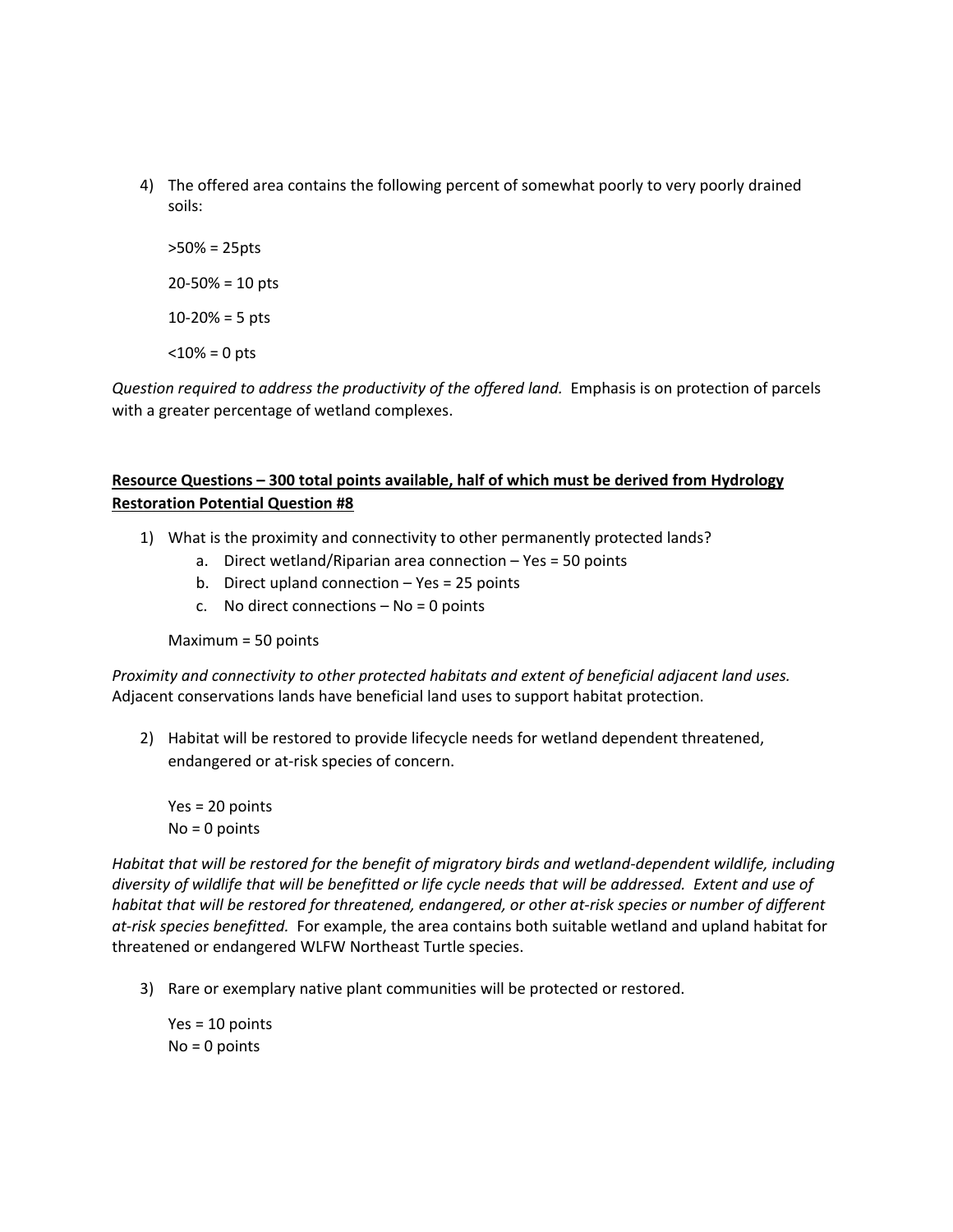*Protection or restoration of native vegetative communities.* Determined by NHB data or by field observation and consultation with NHB as appropriate.

- 4) From the NH Wildlife Action Plan:
	- a. Greater than 50% of the offered area is mapped as Tier 1 Highest Ranked Habitat Yes = 50 points or,
	- b. Greater than 50% of offered area is mapped as either Tier 1 Highest Ranked Habitat or Tier 2 Highest Ranked Habitat in Biological Region – Yes = 25 points or,
	- c. Less than 50% of offered area is mapped as either Tier 1 or Tier 2 Highest Ranked Habitat in Biological Region – Yes = 10 points

Maximum = 50 points

*Habitat diversity and complexity to be restored.*

5) Does the offered area contain vernal pools? Yes = 10 points

*Extent of wetland losses within a geographic area, including wetlands generally or specific wetland types and state priority to protect certain land types or geographic regions of the State where restoration of wetlands may better achieve State and regional goals and objectives.* Protection of vernal pools associated with upland soils with hydric soil inclusions. Soil types identified by NRCS as having a high likelihood for containing vernal pools, a specific wetland type that has been negatively impacted from food and fiber production activities across the Northeast Region landscape.

6) Offered area is located within a 303d Impaired Waters Area.

Yes = 10 points No = 0 points

*Addresses proximity to impaired water bodies and on‐farm and off‐farm environmental threats if the land being offered is or were to be used for agricultural production.*

7) Hydrology Restoration Potential from Preliminary Restoration Plan. Resource concerns can be addressed to restore site hydrology and degraded habitat – Select all resource concerns that apply:

a. Natural site hydrology and aquatic habitat will be restored to a degraded perennial stream. Yes = 50 pts (Approximately 1,000 or more linear feet of stream habitat improvement and management and/or barriers removed)

b. Excessive bank erosion will be stabilized. Yes = 40 pts

(Bank erosion from streams, shorelines, or water conveyance channels will be stabilized)

c. Changes to land use and management will be applied to improve water quality and wildlife habitat by taking agricultural land out of active production. Yes = 30 pts (Nutrients and other Non‐Point Source pollution transported to surface water or groundwater will be reduced or eliminated)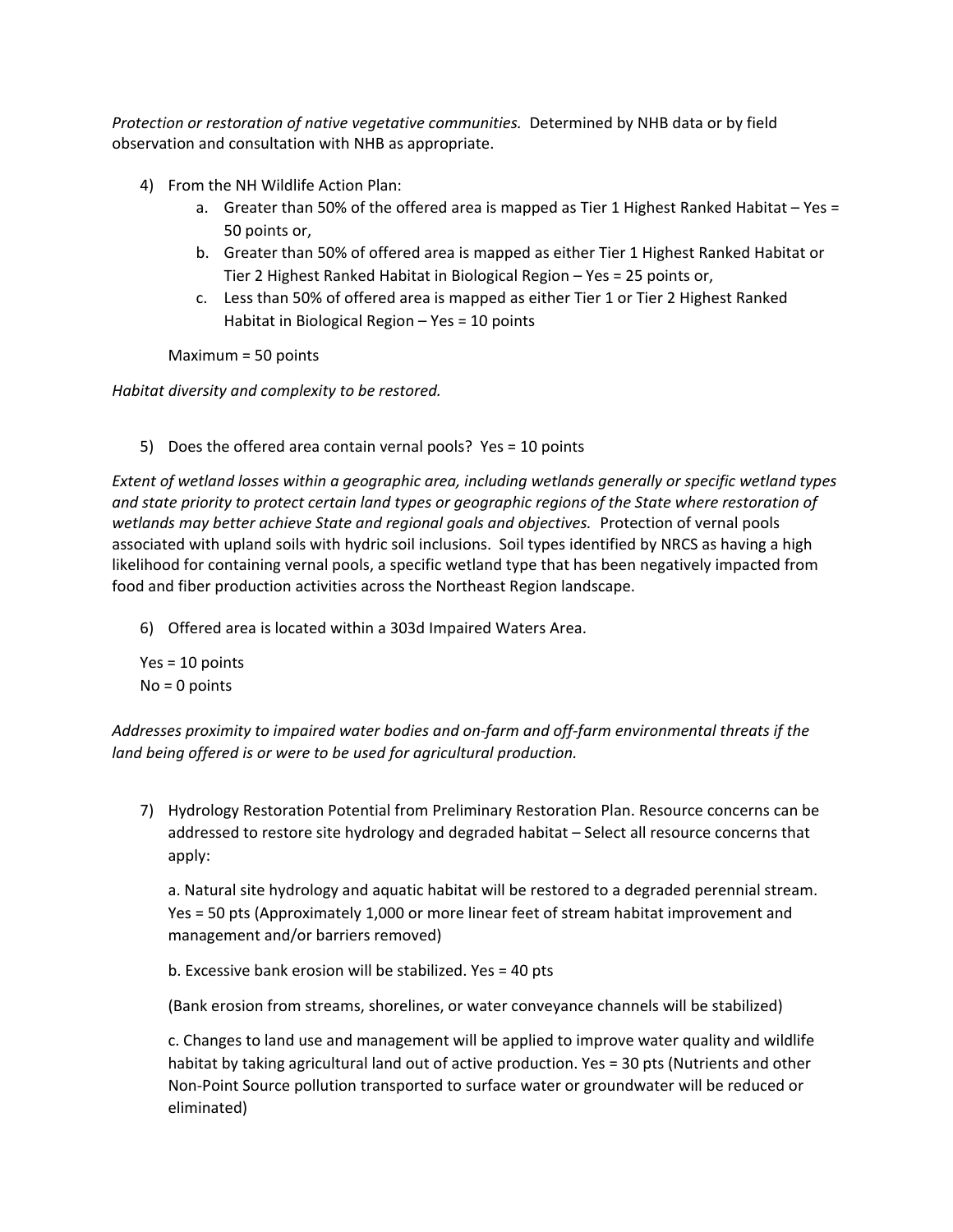d. Changes to land use and management will be applied to improve water quality and wildlife habitat by aligning forest management with wildlife habitat goals as the primary objective. Yes = 30 pts (degraded forest communities restored or alternate communities established for specific wildlife species needs)

#### Maximum = 150 points

*Hydrology restoration potential, which must comprise at least 50 percent of the points for conservation benefits, should take into consideration:*

- *The extent to which the original hydrology can be restored;*
- *The extent to which the potential hydrology restoration or enhancement practices will successfully provide hydrologic conditions that are suitable for the needs of the native wetland‐dependent wildlife species that occurred in the area and are appropriate to support the wetland functions and values being restored or enhanced on the site;*
- *Physical site characteristics that affect hydrology restoration potential, including but not limited to*
	- o *Soil properties, such as soil texture, soil structure, and soil drainage classes;*
	- o *Landscape features, such as geomorphic position, slope, and water table depths;*
	- o *Flooding characteristics, including frequency, timing, duration, depth, and sources;*
	- o *The source of the hydrology, the degree and type of hydrologic manipulation, existing connectivity and barriers to connectivity with hydrology sources;*
	- o *As applicable, the reliability and availability of the water delivered through water rights, and the degree of reliance on such water rights to successfully restore hydrology.*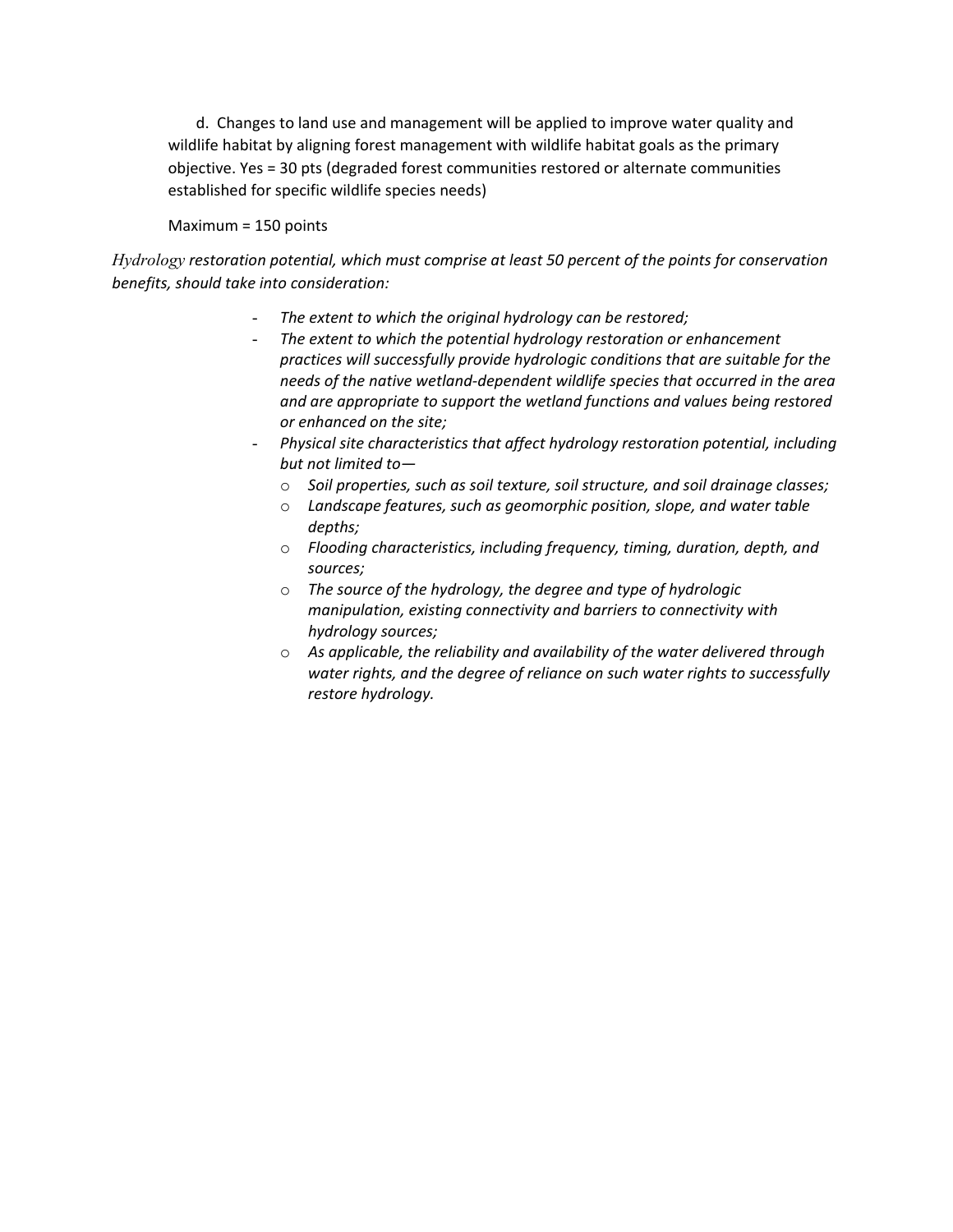

**Ranking Pool:** NH 2022 ACEP-WRE General

| <b>Ranking Pool:</b> NH 2022 ACEP-WRE General              |                                  |  |
|------------------------------------------------------------|----------------------------------|--|
| <b>Program: ACEP-WRE</b>                                   | <b>Pool Status: Active</b>       |  |
| Template: FY 2021 ACEP-WRE General Template Status: Active |                                  |  |
| Last Modified By: Brooke Stubbs                            | <b>Last Modified: 12-01-2021</b> |  |

**States: NH (Admin)** 

### **Land Uses**

| <b>Land Use</b>    | <b>Modifier 1</b>        | <b>Modifier 2</b>        | <b>Modifier 3</b>        | <b>Modifier 4</b>        | Modifier 5 | <b>Modifier 6</b> |
|--------------------|--------------------------|--------------------------|--------------------------|--------------------------|------------|-------------------|
| Crop               | $- -$                    | $\sim$ $\sim$            | --                       | --                       | $- -$      | $\sim$ $-$        |
| Forest             | $- -$                    | $\sim$ $\sim$            | $\overline{\phantom{a}}$ | --                       | $- -$      | <b></b>           |
| Range              | $- -$                    | $\sim$ $\sim$            | $- -$                    | $- -$                    | $- -$      | $- -$             |
| Pasture            | $- -$                    | $\sim$ $\sim$            | --                       | $\overline{\phantom{a}}$ | $- -$      | $\sim$            |
| Water              | $- -$                    | $\sim$ $\sim$            | $\overline{\phantom{a}}$ | --                       | $- -$      | $\sim$            |
| Other Rural Land   | $\overline{\phantom{m}}$ | $\sim$ $\sim$            | --                       | --                       | $- -$      | $- -$             |
| Associated Ag Land | $--$                     | $\overline{\phantom{m}}$ | --                       | --                       | $- -$      | $- -$             |

### **Resource Concern Categories**

| Categories                                 |       |                |       |  |
|--------------------------------------------|-------|----------------|-------|--|
| <b>Category</b>                            | Min % | Default %      | Max % |  |
| Aquatic habitat                            | 10    | 20             | 80    |  |
| Concentrated erosion                       | 0     | 5              | 70    |  |
| Degraded plant condition                   | 0     | 5              | 70    |  |
| Field pesticide loss                       | 0     | 5              | 70    |  |
| Field sediment, nutrient and pathogen loss | 0     | 5              | 70    |  |
| Fire management                            | 0     | $\overline{2}$ | 5     |  |
| Long term protection of land               | 10    | 10             | 80    |  |
| Pest pressure                              | 0     | 5              | 70    |  |
| Salt losses to water                       | 0     | 3              | 5     |  |
| Source water depletion                     | 0     | 5              | 70    |  |
| Storage and handling of pollutants         | 0     | 5              | 70    |  |
| <b>Terrestrial habitat</b>                 | 10    | 20             | 80    |  |
| Weather resilience                         | 0     | 5              | 20    |  |
| Wind and water erosion                     | 0     | 5              | 15    |  |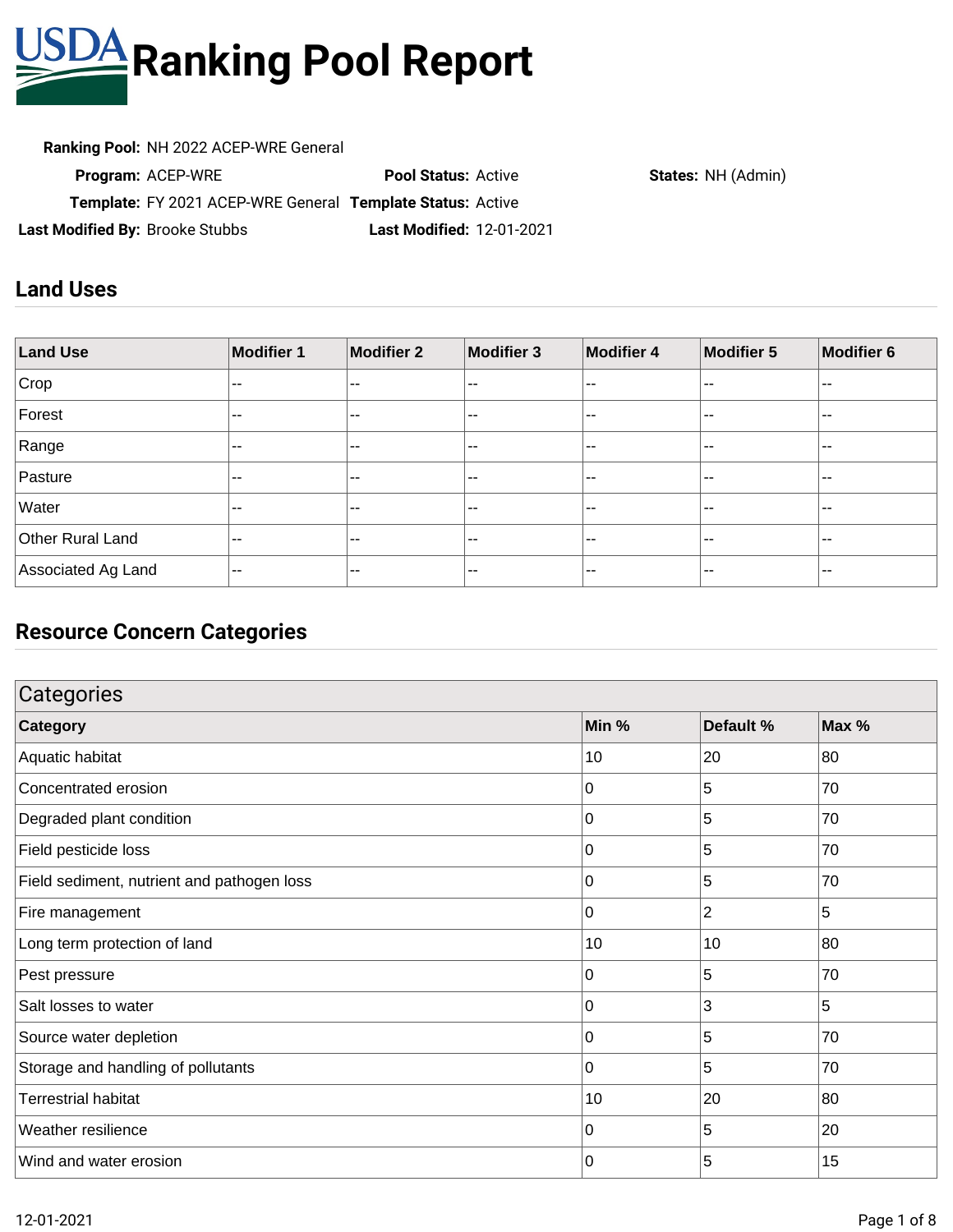| Aquatic habitat                              |       |           |         |  |
|----------------------------------------------|-------|-----------|---------|--|
| Resource Concern                             | Min % | Default % | $Max\%$ |  |
| Aquatic habitat for fish and other organisms | 50    | ∣67       | 100     |  |
| Elevated water temperature                   |       | ∣33       | 50      |  |

| Concentrated erosion                                               |       |           |         |  |
|--------------------------------------------------------------------|-------|-----------|---------|--|
| <b>Resource Concern</b>                                            | Min % | Default % | $Max\%$ |  |
| Bank erosion from streams, shorelines or water conveyance channels | U     | 70        | 100     |  |
| Classic gully erosion                                              |       | 15        | .50     |  |
| Ephemeral gully erosion                                            |       | 15        | 50      |  |

# Degraded plant condition

| <b>Resource Concern</b>         | Min % | Default % | $\blacksquare$ Max % |
|---------------------------------|-------|-----------|----------------------|
| Plant productivity and health   |       | 50        | 100                  |
| Plant structure and composition |       | 50        | 100                  |

| Field pesticide loss                    |       |           |         |  |
|-----------------------------------------|-------|-----------|---------|--|
| <b>Resource Concern</b>                 | Min % | Default % | $Max\%$ |  |
| Pesticides transported to groundwater   |       | 50        | 75      |  |
| Pesticides transported to surface water | '25   | 50        | 100     |  |

| Field sediment, nutrient and pathogen loss                                                             |       |           |                  |  |
|--------------------------------------------------------------------------------------------------------|-------|-----------|------------------|--|
| <b>Resource Concern</b>                                                                                | Min % | Default % | Max <sub>%</sub> |  |
| Nutrients transported to groundwater                                                                   | U     | 35        | 100              |  |
| Nutrients transported to surface water                                                                 | 0     | 28        | 100              |  |
| Pathogens and chemicals from manure, biosolids or compost applications<br>transported to groundwater   | 0     |           | 15               |  |
| Pathogens and chemicals from manure, biosolids or compost applications<br>transported to surface water | 0     |           | 100              |  |
| Sediment transported to surface water                                                                  | 0     | 29        | 100              |  |

| Fire management                           |       |           |                      |  |
|-------------------------------------------|-------|-----------|----------------------|--|
| <b>Resource Concern</b>                   | Min % | Default % | $\blacksquare$ Max % |  |
| Wildfire hazard from biomass accumulation | 100   | 100       | 100                  |  |

| Long term protection of land |       |           |         |
|------------------------------|-------|-----------|---------|
| Resource Concern             | Min % | Default % | $Max\%$ |
| Loss of functions and values | 185   | 95        | 100     |
| Threat of conversion         |       |           | 15      |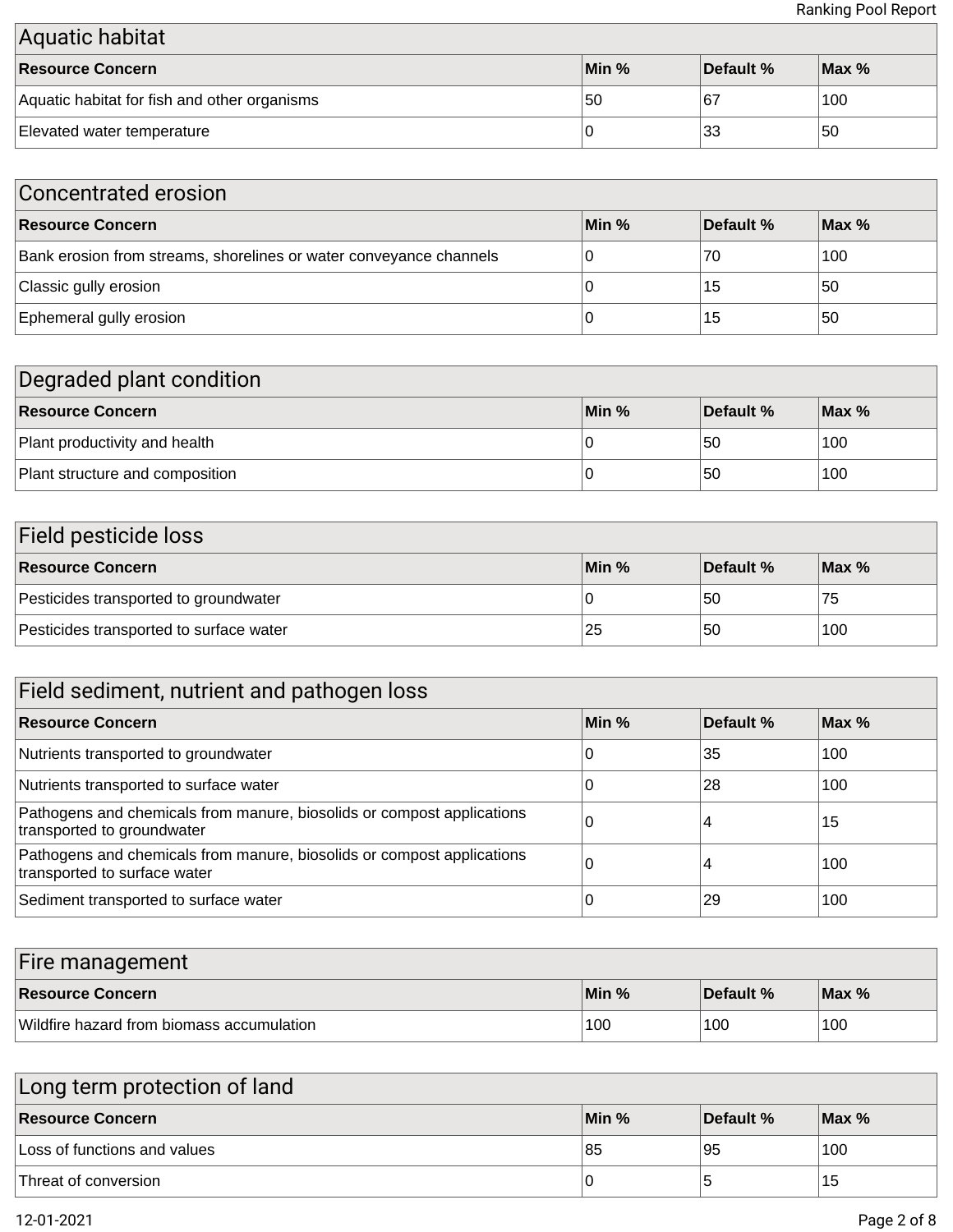| Pest pressure       |                  |           |                      |
|---------------------|------------------|-----------|----------------------|
| Resource Concern    | $\mathsf{Min}$ % | Default % | $\blacksquare$ Max % |
| Plant pest pressure | 100              | 100       | 100                  |

| Salt losses to water               |       |           |         |  |
|------------------------------------|-------|-----------|---------|--|
| <b>Resource Concern</b>            | Min % | Default % | $Max\%$ |  |
| Salts transported to groundwater   |       | 50        | 100     |  |
| Salts transported to surface water |       | 50        | 100     |  |

| Source water depletion  |       |           |         |  |
|-------------------------|-------|-----------|---------|--|
| <b>Resource Concern</b> | Min % | Default % | $Max\%$ |  |
| Groundwater depletion   | 25    | 40        | 60      |  |
| Surface water depletion | 40    | 60        | 75      |  |

| Storage and handling of pollutants                                        |       |           |         |  |
|---------------------------------------------------------------------------|-------|-----------|---------|--|
| <b>Resource Concern</b>                                                   | Min % | Default % | $Max\%$ |  |
| Nutrients transported to groundwater                                      | 0     | 45        | 100     |  |
| Nutrients transported to surface water                                    | 0     | 55        | 100     |  |
| Petroleum, heavy metals and other pollutants transported to groundwater   | 0     | --        | 50      |  |
| Petroleum, heavy metals and other pollutants transported to surface water | 0     | --        | 100     |  |

| <b>Terrestrial habitat</b>                         |       |           |         |
|----------------------------------------------------|-------|-----------|---------|
| <b>Resource Concern</b>                            | Min % | Default % | $Max\%$ |
| Terrestrial habitat for wildlife and invertebrates | 100   | 100       | 100     |

| <b>Weather resilience</b>        |       |           |       |  |
|----------------------------------|-------|-----------|-------|--|
| <b>Resource Concern</b>          | Min % | Default % | Max % |  |
| Drifted snow                     | 0     | --        | 25    |  |
| Naturally available moisture use | 0     | 10        | 25    |  |
| Ponding and flooding             | 0     | 45        | 100   |  |
| Seasonal high water table        | 0     | 35        | 100   |  |
| Seeps                            | 0     | 10        | 25    |  |

| Wind and water erosion |       |           |       |  |
|------------------------|-------|-----------|-------|--|
| Resource Concern       | Min % | Default % | Max % |  |
| Sheet and rill erosion |       | 85        | 100   |  |
| Wind erosion           |       | 15        | 100   |  |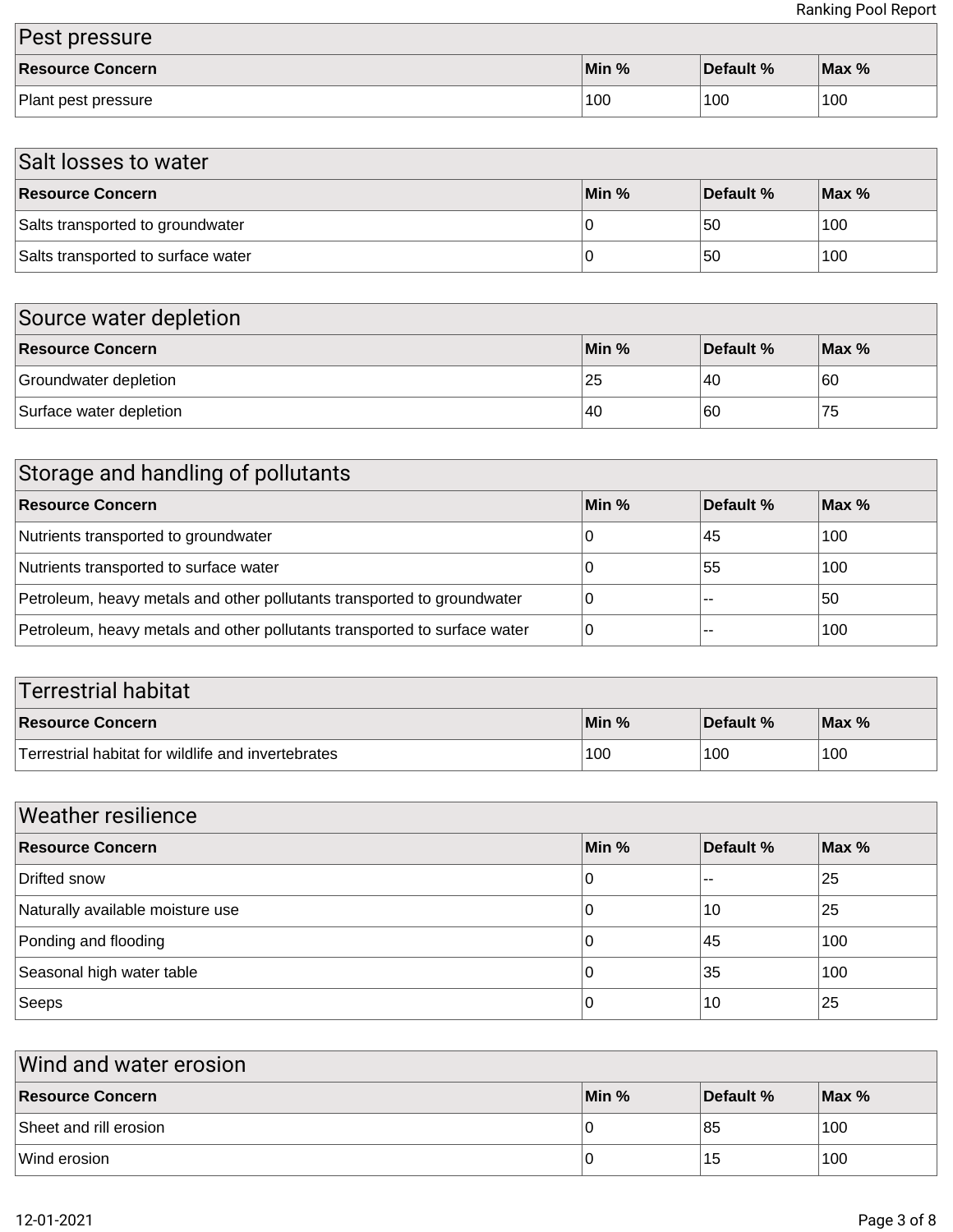## **Practices**

| <b>Practice Name</b>                               | <b>Practice Code</b> | <b>Practice Type</b>             |
|----------------------------------------------------|----------------------|----------------------------------|
| <b>Brush Management</b>                            | 314                  | Conservation<br><b>Practices</b> |
| <b>Herbaceous Weed Treatment</b>                   | 315                  | Conservation<br><b>Practices</b> |
| <b>Clearing and Snagging</b>                       | 326                  | Conservation<br>Practices        |
| <b>Conservation Cover</b>                          | 327                  | Conservation<br>Practices        |
| <b>Prescribed Burning</b>                          | 338                  | Conservation<br><b>Practices</b> |
| Cover Crop                                         | 340                  | Conservation<br>Practices        |
| <b>Critical Area Planting</b>                      | 342                  | Conservation<br>Practices        |
| Dam, Diversion                                     | 348                  | Conservation<br>Practices        |
| Well Decommissioning                               | 351                  | Conservation<br><b>Practices</b> |
| Dike or Levee                                      | 356                  | Conservation<br>Practices        |
| <b>Diversion</b>                                   | 362                  | Conservation<br>Practices        |
| Pond                                               | 378                  | Conservation<br>Practices        |
| Windbreak/Shelterbelt Establishment and Renovation | 380                  | Conservation<br>Practices        |
| Fence                                              | 382                  | Conservation<br>Practices        |
| <b>Fuel Break</b>                                  | 383                  | Conservation<br>Practices        |
| <b>Woody Residue Treatment</b>                     | 384                  | Conservation<br>Practices        |
| <b>Field Border</b>                                | 386                  | Conservation<br>Practices        |
| Riparian Herbaceous Cover                          | 390                  | Conservation<br>Practices        |
| <b>Riparian Forest Buffer</b>                      | 391                  | Conservation<br>Practices        |
| <b>Filter Strip</b>                                | 393                  | Conservation<br>Practices        |
| Firebreak                                          | 394                  | Conservation<br>Practices        |
| Stream Habitat Improvement and Management          | 395                  | Conservation<br>Practices        |
| Aquatic Organism Passage                           | 396                  | Conservation<br>Practices        |
| Dam                                                | 402                  | Conservation<br>Practices        |
| <b>Grade Stabilization Structure</b>               | 410                  | Conservation<br>Practices        |
| <b>Grassed Waterway</b>                            | 412                  | Conservation<br>Practices        |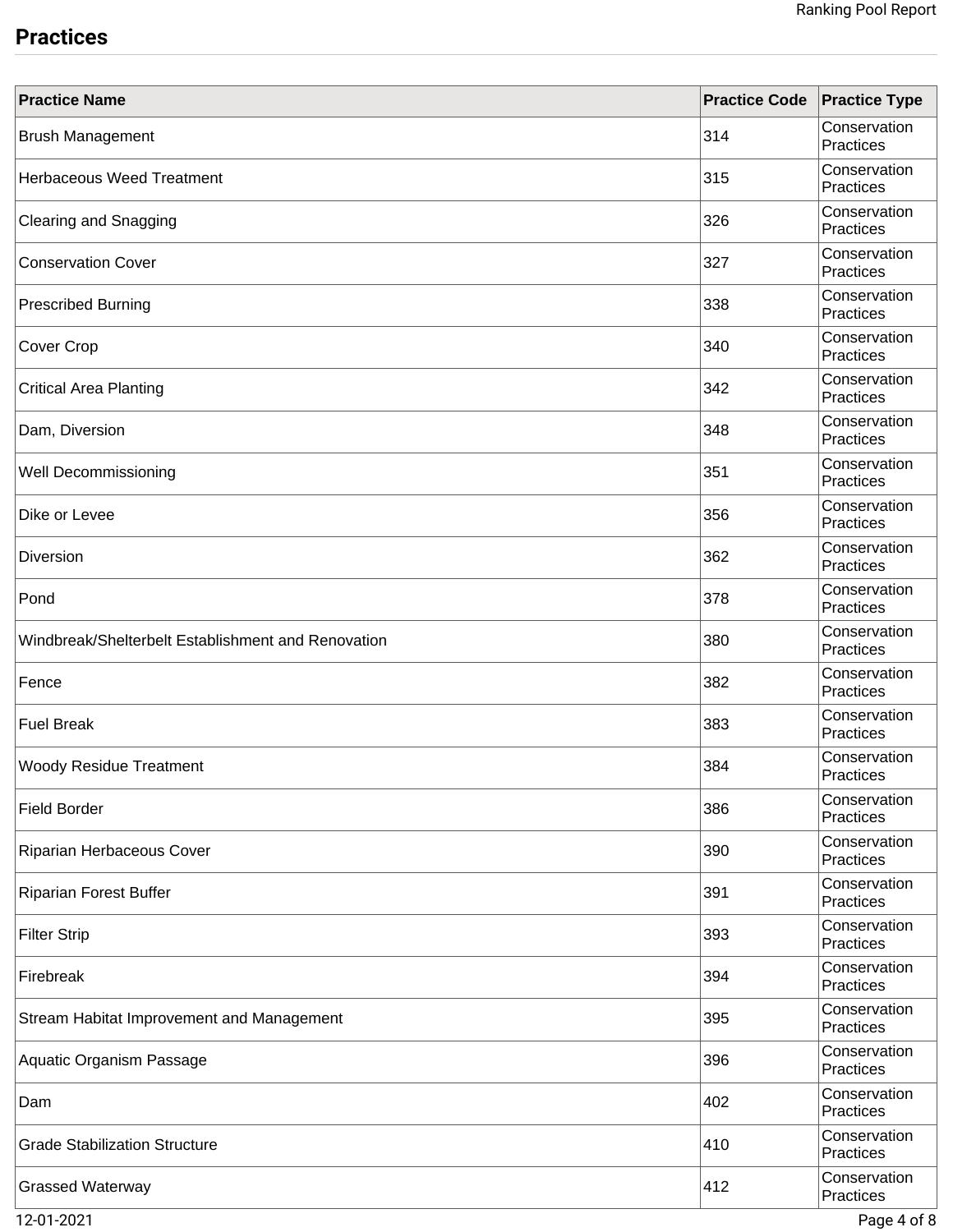| <b>Practice Name</b>                                 | <b>Practice Code Practice Type</b> | <b>INATINITY LOOF INCROIT</b> |
|------------------------------------------------------|------------------------------------|-------------------------------|
| <b>Wildlife Habitat Planting</b>                     | 420                                | Conservation<br>Practices     |
| Land Clearing                                        | 460                                | Conservation<br>Practices     |
| Land Smoothing                                       | 466                                | Conservation<br>Practices     |
| <b>Access Control</b>                                | 472                                | Conservation<br>Practices     |
| Mulching                                             | 484                                | Conservation<br>Practices     |
| <b>Tree/Shrub Site Preparation</b>                   | 490                                | Conservation<br>Practices     |
| <b>Obstruction Removal</b>                           | 500                                | Conservation<br>Practices     |
| <b>Pumping Plant</b>                                 | 533                                | Conservation<br>Practices     |
| Range Planting                                       | 550                                | Conservation<br>Practices     |
| Drainage Water Management                            | 554                                | Conservation<br>Practices     |
| Access Road                                          | 560                                | Conservation<br>Practices     |
| <b>Trails and Walkways</b>                           | 575                                | Conservation<br>Practices     |
| <b>Stream Crossing</b>                               | 578                                | Conservation<br>Practices     |
| Streambank and Shoreline Protection                  | 580                                | Conservation<br>Practices     |
| <b>Channel Bed Stabilization</b>                     | 584                                | Conservation<br>Practices     |
| <b>Structure for Water Control</b>                   | 587                                | Conservation<br>Practices     |
| Nutrient Management                                  | 590                                | Conservation<br>Practices     |
| Pest Management Conservation System                  | 595                                | Conservation<br>Practices     |
| <b>Terrace</b>                                       | 600                                | Conservation<br>Practices     |
| Subsurface Drain                                     | 606                                | Conservation<br>Practices     |
| <b>Surface Roughening</b>                            | 609                                | Conservation<br>Practices     |
| <b>Tree/Shrub Establishment</b>                      | 612                                | Conservation<br>Practices     |
| <b>Underground Outlet</b>                            | 620                                | Conservation<br>Practices     |
| Restoration of Rare or Declining Natural Communities | 643                                | Conservation<br>Practices     |
| Wetland Wildlife Habitat Management                  | 644                                | Conservation<br>Practices     |
| Upland Wildlife Habitat Management                   | 645                                | Conservation<br>Practices     |
| Shallow Water Development and Management             | 646                                | Conservation<br>Practices     |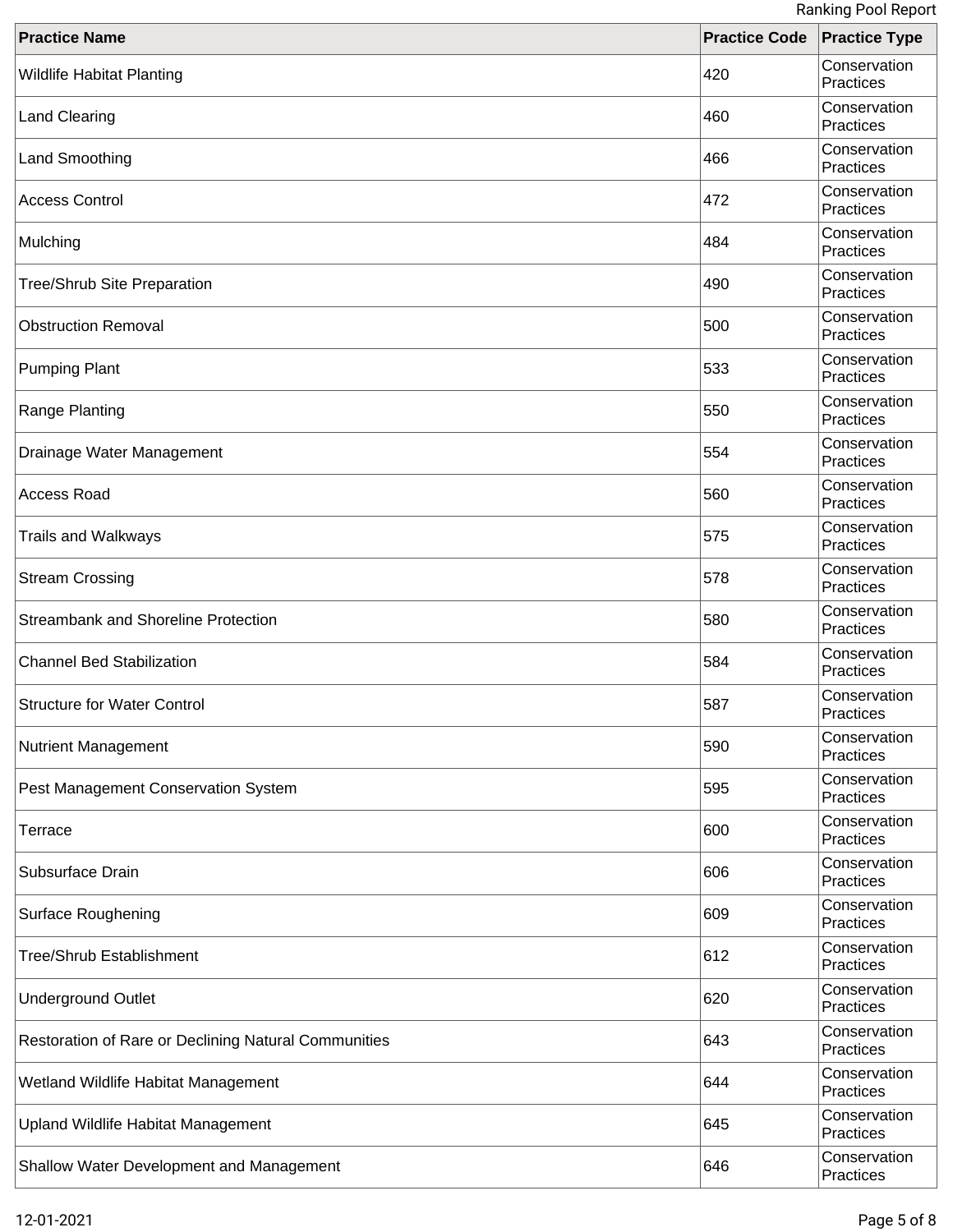| <b>Practice Name</b>                                                 | <b>Practice Code</b> | <b>Practice Type</b>      |
|----------------------------------------------------------------------|----------------------|---------------------------|
| Early Successional Habitat Development-Mgt                           | 647                  | Conservation<br>Practices |
| <b>Structures for Wildlife</b>                                       | 649                  | Conservation<br>Practices |
| Windbreak/Shelterbelt Renovation                                     | 650                  | Conservation<br>Practices |
| Road/Trail/Landing Closure and Treatment                             | 654                  | Conservation<br>Practices |
| <b>Forest Trails and Landings</b>                                    | 655                  | Conservation<br>Practices |
| <b>Constructed Wetland</b>                                           | 656                  | Conservation<br>Practices |
| <b>Wetland Restoration</b>                                           | 657                  | Conservation<br>Practices |
| <b>Wetland Creation</b>                                              | 658                  | Conservation<br>Practices |
| <b>Wetland Enhancement</b>                                           | 659                  | Conservation<br>Practices |
| <b>Forest Stand Improvement</b>                                      | 666                  | Conservation<br>Practices |
| <b>Well Plugging</b>                                                 | 755                  | Conservation<br>Practices |
| <b>Drainage Ditch Covering</b>                                       | 775                  | Conservation<br>Practices |
| Acquisition Process - Appraisal                                      | <b>LTAPA</b>         | Easements                 |
| Acquisition Process - Appraisal Update                               | <b>LTAPAU</b>        | Easements                 |
| <b>Acquisition Process - Boundary Survey</b>                         | <b>LTAPBS</b>        | Easements                 |
| Acquisition Process - Closing Services                               | <b>LTAPCS</b>        | Easements                 |
| Acquisition Process - Environmental Database Records Search          | <b>LTAPERS</b>       | Easements                 |
| Acquisition Process - Full Phase I                                   | LTAPFP1              | Easements                 |
| Acquisition Process - Appraisal Technical Review First Review        | LTAPTR1              | Easements                 |
| Acquisition Process - Appraisal Technical Review Second Review       | LTAPTR2              | Easements                 |
| Acquisition Process - Title Search                                   | <b>LTAPTS</b>        | Easements                 |
| Long-Term Protection of Land - 30-Year Contract                      | LTP30YC              | Easements                 |
| Long-Term Protection of Land - 30-Year Easement                      | LTP30YE              | Easements                 |
| Long-Term Protection of Land - Maximum Duration Allowed by State Law | <b>LTPMAS</b>        | Easements                 |
| Long-Term Protection of Land - Permanent Easement                    | <b>LTPPE</b>         | Easements                 |

# **Ranking Weights**

| <b>Factors</b>           | <b>Algorithm</b> | <b>Allowable Min</b> | Default | <b>Allowable Max</b> |
|--------------------------|------------------|----------------------|---------|----------------------|
| Vulnerabilities          | Default          | 10                   | 25      | 50                   |
| Planned Practice Effects | Default          |                      |         | 20                   |
| Resource Priorities      | Default          | 20                   | 50      | 70                   |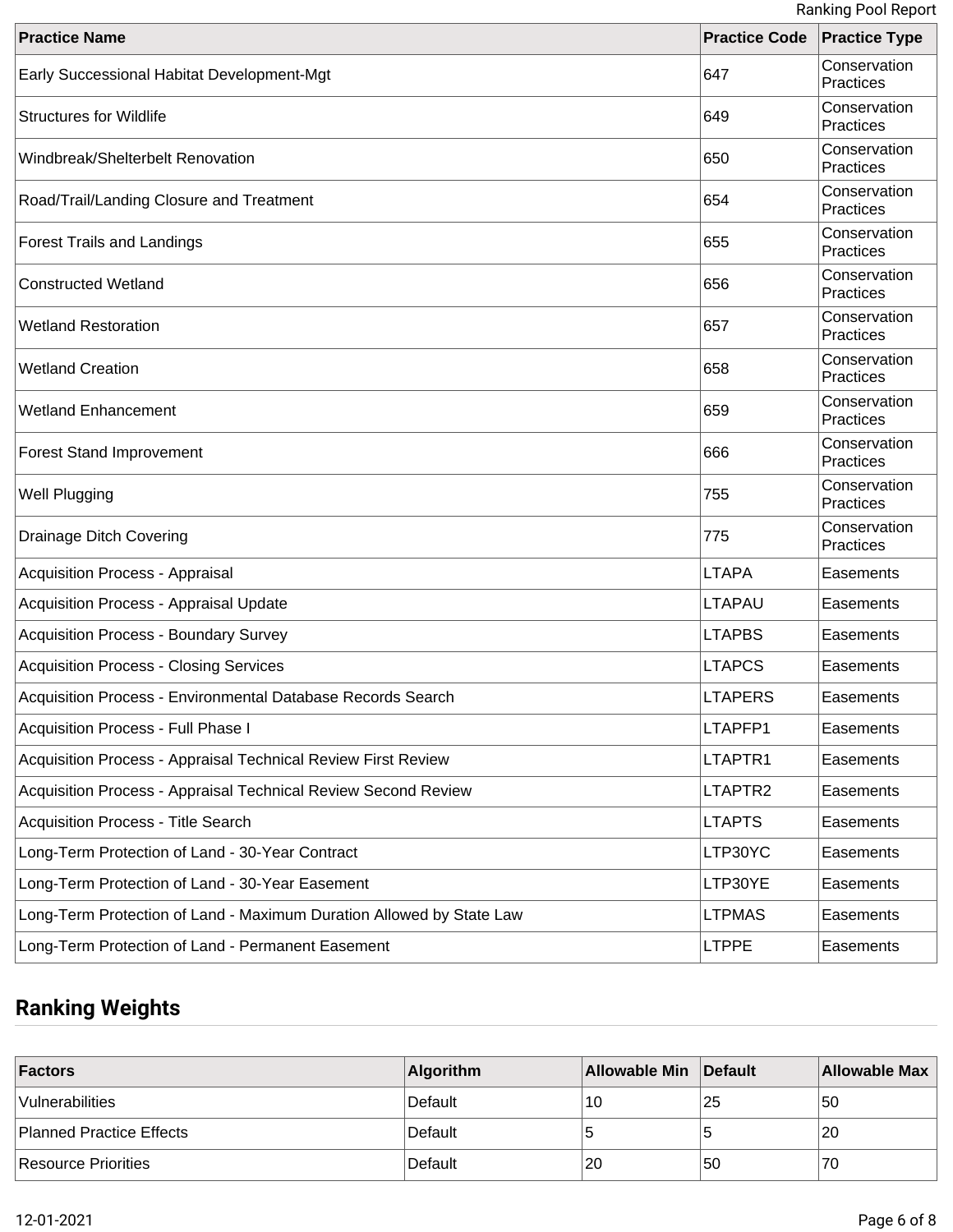| Factors                   | <b>Algorithm</b> | Allowable Min Default |    | <b>Allowable Max</b> |
|---------------------------|------------------|-----------------------|----|----------------------|
| <b>Program Priorities</b> | Default          | ျခ                    | 20 | 30                   |
| Efficiencies              | Default          |                       |    |                      |

## **Display Group: NH 2022 ACEP-WRE General (Active)**

An asterisk will be displayed to show that it is a conditional section or conditional question.

## **Survey: Applicability Questions**

| Section: Applicability                                 |                       |        |  |
|--------------------------------------------------------|-----------------------|--------|--|
| Question                                               | <b>Answer Choices</b> | Points |  |
| Application is for land located within the State of NH | <b>YES</b>            | $- -$  |  |
|                                                        | <b>NO</b>             | $- -$  |  |

## **Survey: Category Questions**

| <b>Section: Category</b>                               |                       |               |  |
|--------------------------------------------------------|-----------------------|---------------|--|
| <b>Question</b>                                        | <b>Answer Choices</b> | <b>Points</b> |  |
| Application is for land located within the State of NH | <b>YES</b>            | --            |  |
|                                                        | NO                    | --            |  |

## **Survey: Program Questions**

| <b>Section: Program Questions</b>                                                                                  |                                                                                                             |          |  |
|--------------------------------------------------------------------------------------------------------------------|-------------------------------------------------------------------------------------------------------------|----------|--|
| <b>Question</b>                                                                                                    | <b>Answer Choices</b>                                                                                       | Points   |  |
| Estimated Restoration Cost \$/Acre:                                                                                | \$0 - \$25,000                                                                                              | 15       |  |
|                                                                                                                    | \$25,001 - \$100,000                                                                                        | 10       |  |
|                                                                                                                    | > \$100,000                                                                                                 | 5        |  |
| Financial contributions provide at least 25% of the easement purchase<br>and restoration costs determined by NRCS. | <b>YES</b>                                                                                                  | 10       |  |
|                                                                                                                    | <b>NO</b>                                                                                                   | $\Omega$ |  |
| Extent to which program purposes would be achieved on the offered<br>land. Select all that apply.                  | Habitat protection for wetland dependent<br>endangered threatened species or at-risk<br>species of concern. | 25       |  |
|                                                                                                                    | Protection and improvement of water quality<br>and groundwater recharge.                                    | 15       |  |
|                                                                                                                    | Attenuation of floodwater.                                                                                  | 10       |  |
|                                                                                                                    | None of the above                                                                                           | 0        |  |